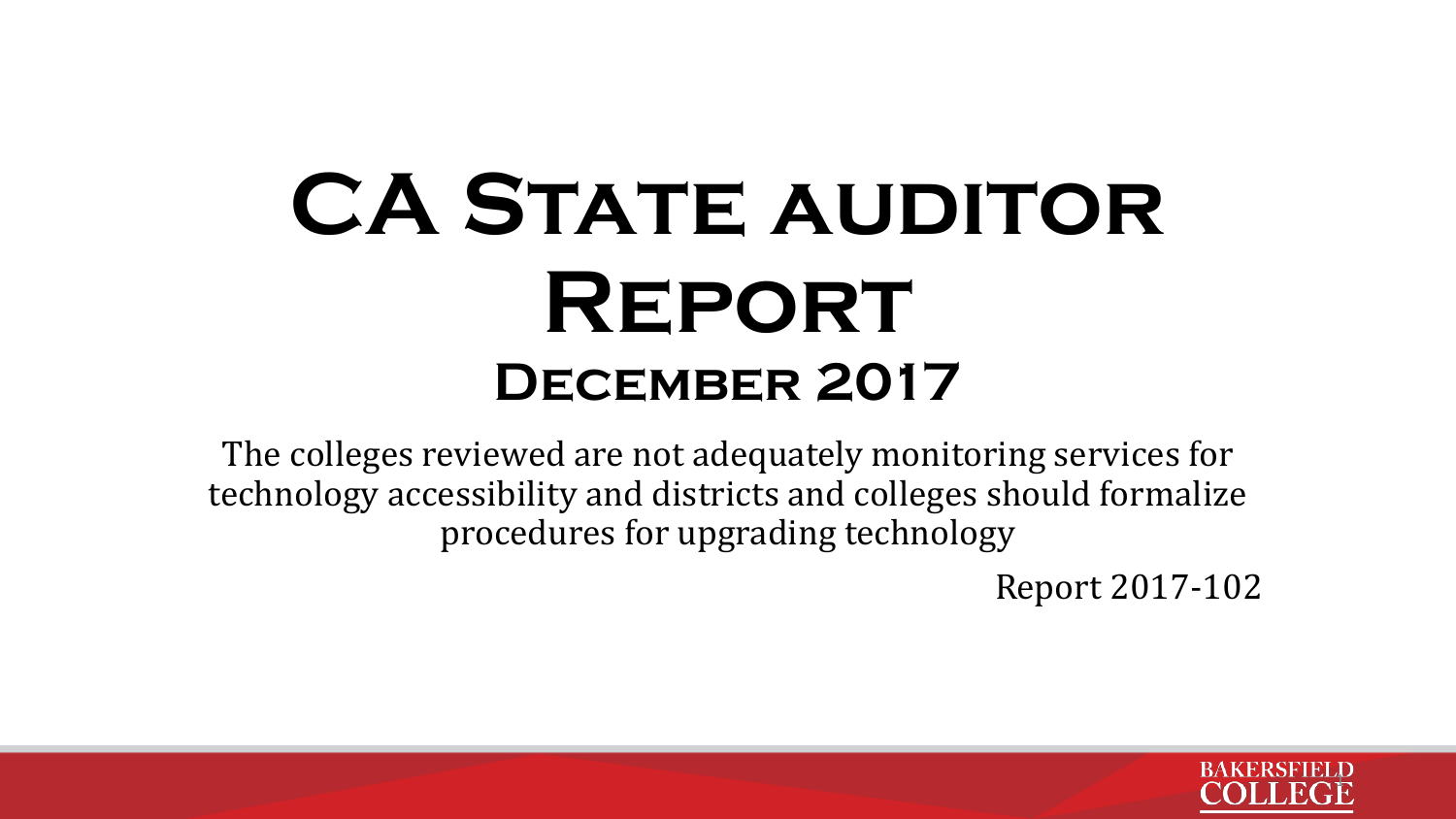# **Timeliness DSPS Alternative media services**

### **Audit Expectations**

- Documentation of when requested & received by student
- Target turn-around time
	- Weekly review of spreadsheet of all requests by DSPS director
	- Online table with expected turn- around times for materials
- Expected timeframe for faculty to select text books & materials:
	- Adoption of textbooks
	- Creation of handouts
	- Development of tests

- More work for DSPS
	- Increased documentation
	- Weekly meetings
- Early timeframe for textbook adoption & creation of instructional materials

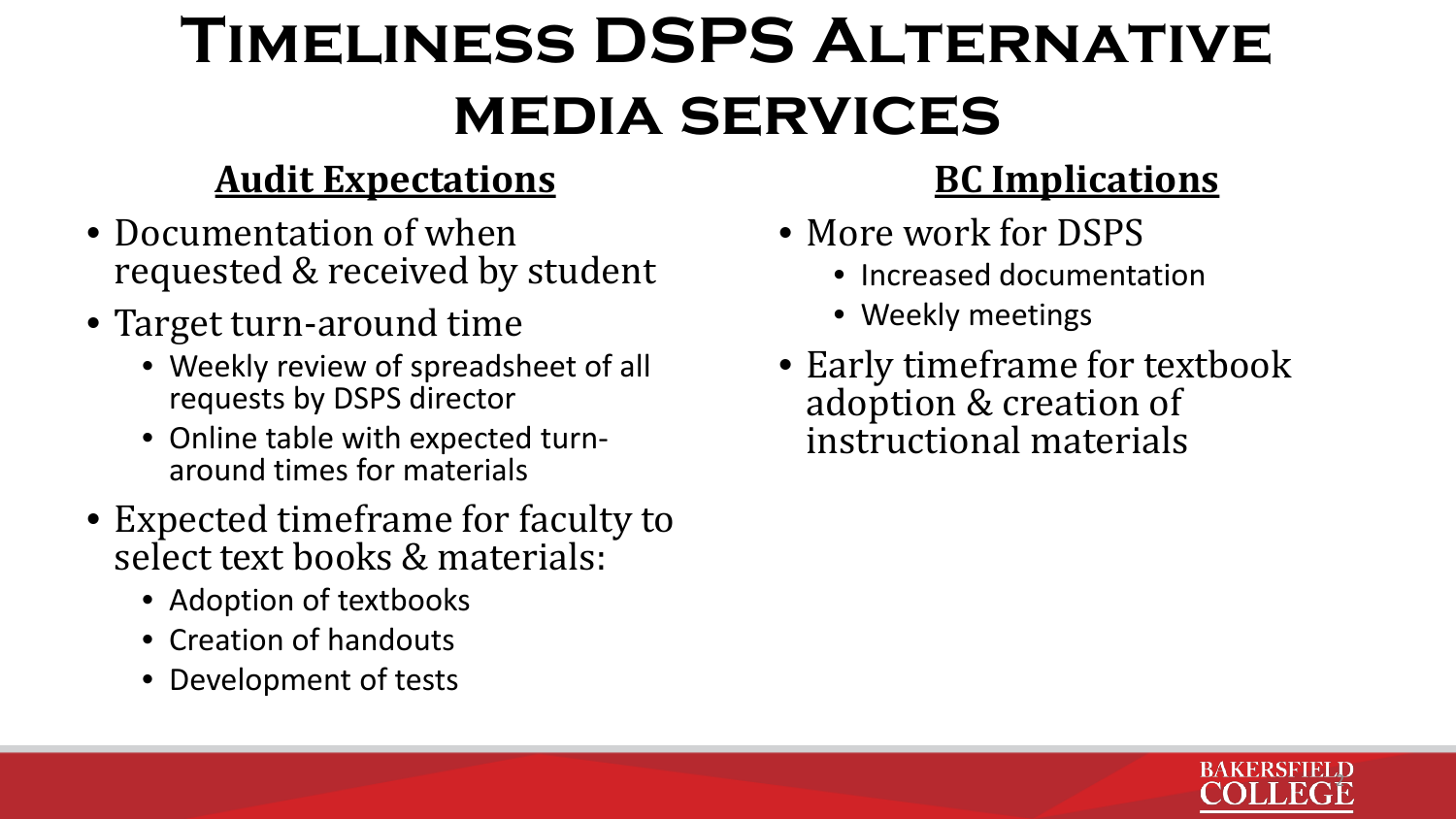## **Website accessibility**

### **Audit Expectations**

- Policies & procedures to regularly monitor websites for accessibility & document compliance with  $\frac{1}{2}$ accessibility guidelines
- Process to prevent inaccessible materials from publishing online
- Process for reviewing all changes made to website to ensure compliance with accessibility standards
	- Maintain records of past errors or reports
	- Maintain records of all complaints including entire process for resolution

- Need clear policies & procedures to prevent inaccessible materials from being published
- Establish procedures for tracking & reviewing complaints related to accessibility
- Increased work for Web/PR Team
	- Documentation of errors/fixes & complaints/resolutions

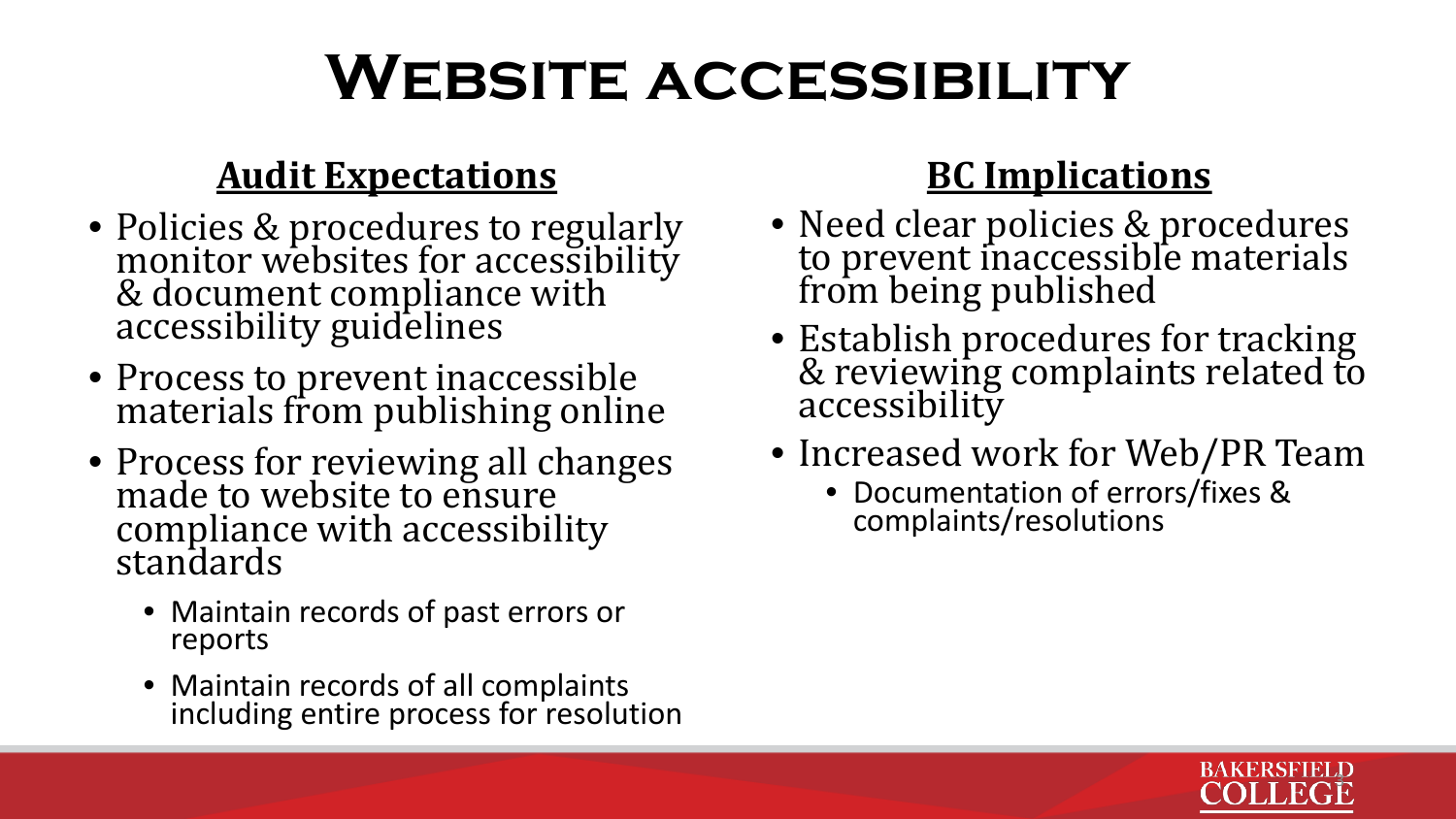# **Accessibility of instructional materials**

### **Audit Expectations**

- Method for verifying instructors are ensuring accessible materials
	- Process to review textbooks and add-ons for accessibility
	- Periodic review the accessibility of instructional materials
	- Review all existing curriculum, materials, & resources as quickly as possible & make necessary modifications to ensure access for students with disabilities
	- At minimum, CCCCO expects review & revise instructional resources & materials when the course undergoes curriculum review every 6 years for accreditation

- Develop process for accessibility in textbook/add-on adoption
	- Textbook Advisory Committee
	- Curriculum Committee
- Develop process for accessibility in curriculum review
	- Curriculum Committee
- Accreditation

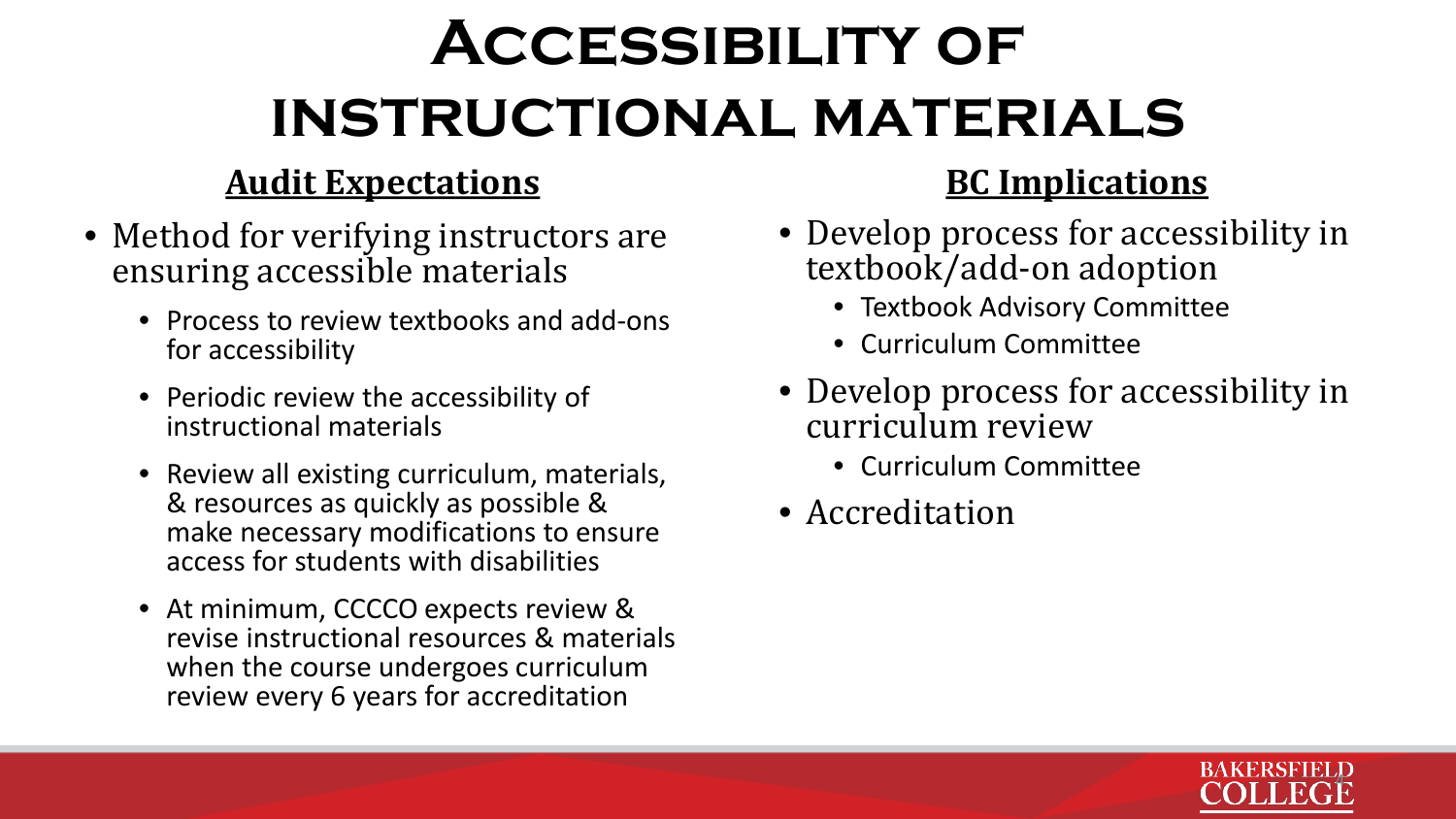# **Faculty training on Accessibility**

## **Audit Expectations**

- Awareness of the accessibility standards for instructional materials
	- A requirement for instructors to periodically attend accessibility trainings should be included in the next collective bargaining negotiations
- Periodically review training to all instructors in making their materials accessible to students with disabilities

- Increased faculty awareness regarding professional development/FLEX
- Collective bargaining negotiations

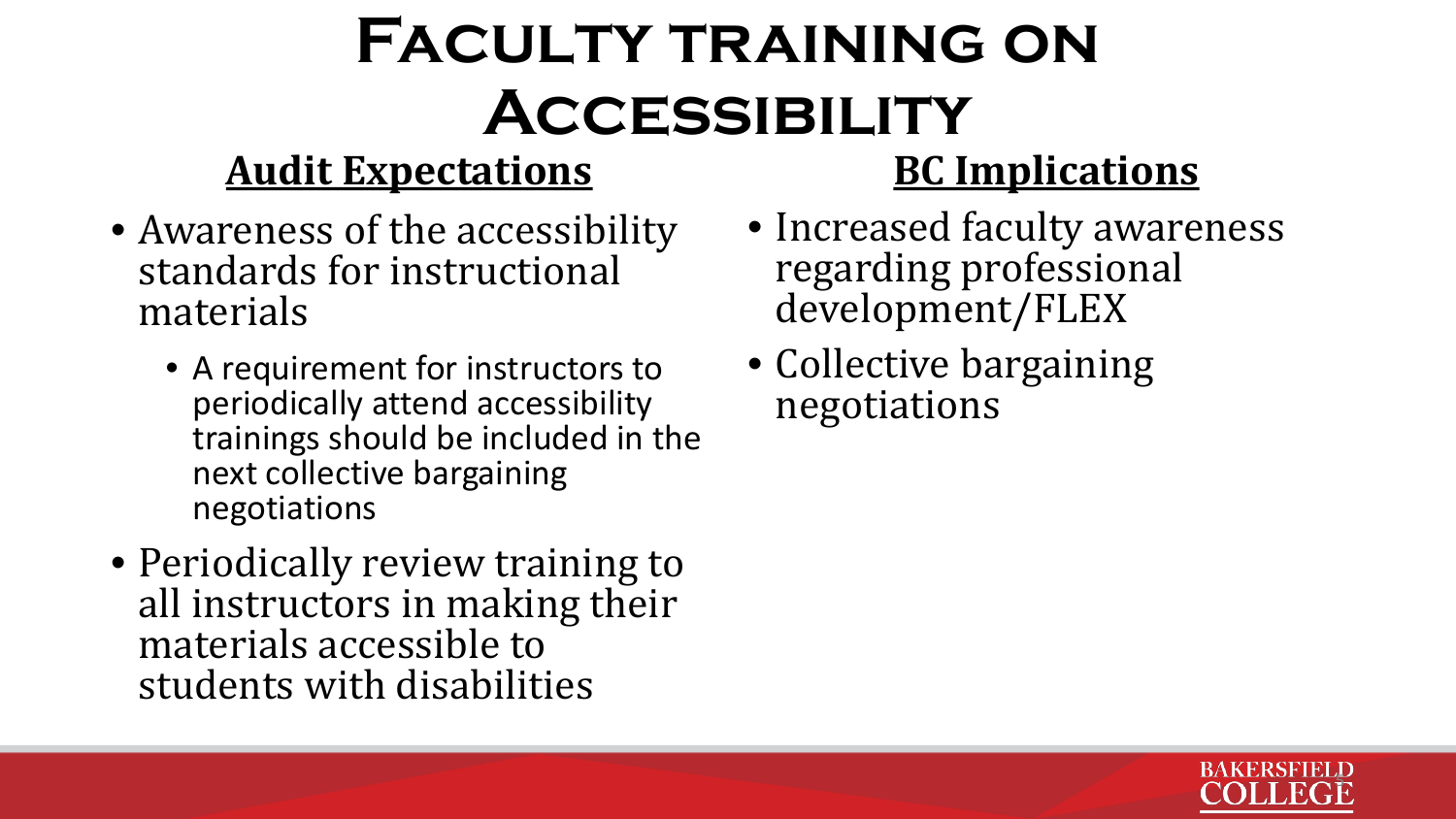# **Complaints: disaggregated by type**

### **Audit Expectations**

- Accessibility complaint process
	- Complaint process & form posted online
	- Processes for different types of complaints
		- Alt Media
		- BC websites
		- Textbooks/publisher websites
- Method for tracking complaints
	- Timeliness
	- Communication
	- Resolution

- Develop singular process for complaints
	- Establish a primary contact person who sends complaints to appropriate people/locations
- Develop method for tracking complaints
	- Initial concern(s)
	- Captures communication
	- Documents resolutions